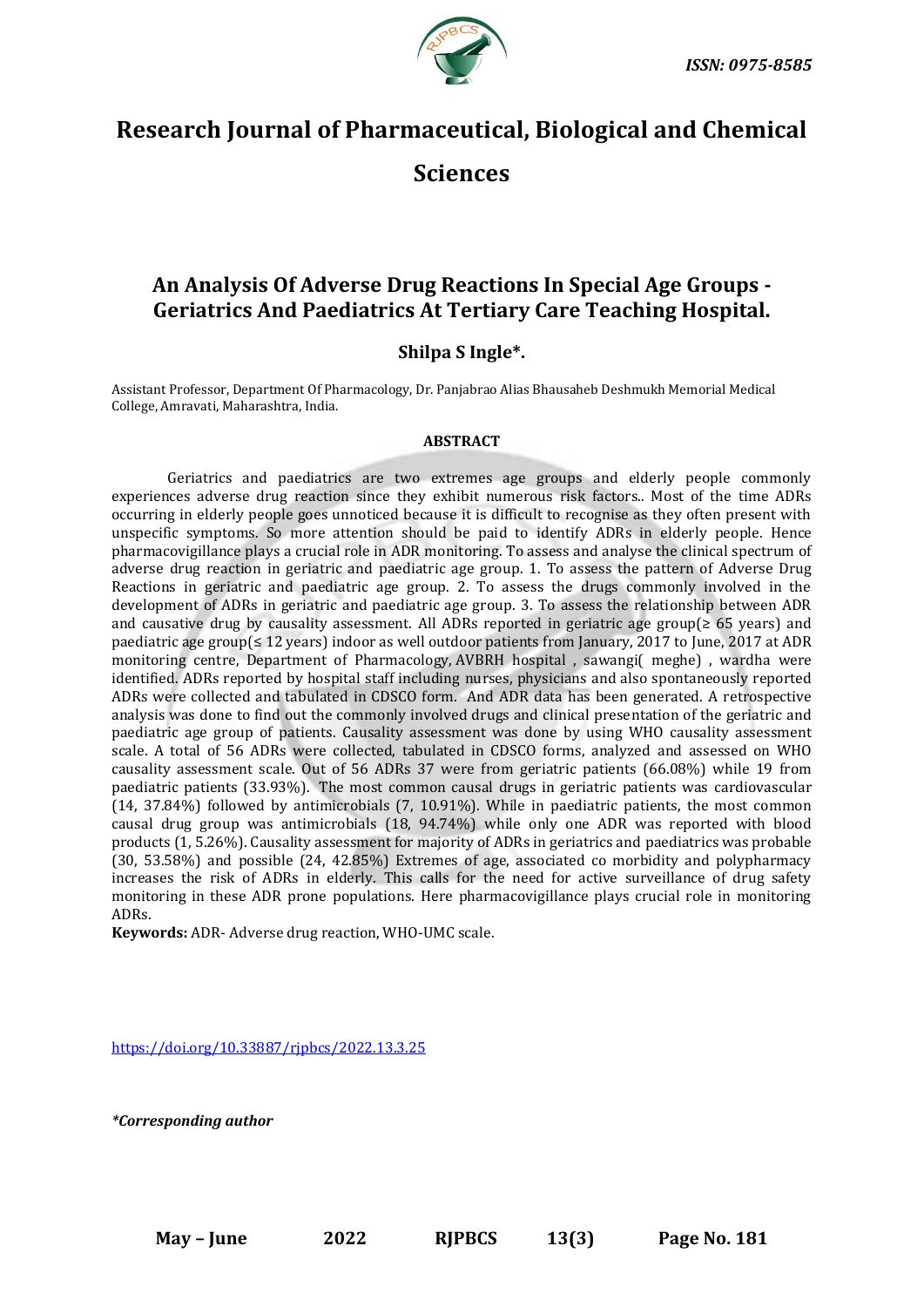

# **INTRODUCTION**

The possible reasons for higher prevalence of ADRs in geriatric patients are age related association of co- morbidities, polypharmacy, and altered pharmacokinetic and pharmacodynamics.[1] In addition, infants and very young children are at high risk of ADRs because their capacity to metabolize the drug is not fully evolved.

Geriatrics and paediatrics are two extremes of age groups. ADRs are commonly experienced by Elderly peoples. They usually present with many risk factors promoting the occurrence of adverse drug reactions (ADRs) [2] like e.g. multimorbidity which can lead to polypharmacy [3]. Further risk factors for ADRs in older adults include changes in renal and hepatic clearance, distribution and metabolism leading to prolonged half-lives or higher plasma concentrations if not taken into consideration [4].

The aging population with multiple chronic diseases has led to a rising prescription of medications. [5] The classes of drugs used commonly by the elderly include cardiovascular, antimicrobials, analgesics, hypoglycaemic agents, psychotropic drugs and anti- arthritics. Increased sensitivity to drug effects among the elderly results from changes in pharmacokinetics (how the body absorbs, transforms, and excretes medications) and pharmacodynamics (the effect of the drug on the body). For many drugs, both the half-life and active levels produced by a given dose increase with age, and for some drugs, a given active drug level will have a greater effect in older persons [6].

ADRs in older adults may be difficult to recognise as they often present with unspecific symptoms or are attributed to underlying diseases. Therefore, the causal association with drug treatment is difficult to assess [7, 8]. Pharmacovigillance (PV) plays crucial role in active surveillance. Pharmacovigilance (PV) is defined as the science and activities relating to the detection, assessment, understanding, and prevention of adverse effects or any other drug-related problems [9].

### **Aim**

To assess and analyse the clinical spectrum of adverse drug reaction in geriatric and paediatric age group.

# **Objectives:**

- To assess the most commonly occurring ARD in geriatric and paediatric age group
- To assess the drugs commonly involved in the development of ADRs in geriatric and paediatric age group.
- To assess the causal relationship between ADR and the drug.

# **MATERIALS AND METHODS**

Department of Pharmacology, AVBRH hospital, sawangi( meghe) , wardha is a recognized Adverse Reaction Monitoring Centre (Pharmacovigilance centre ).The suspected ADRs from indoor as well as outdoor patients were diagnosed by treating consultants, and relevant details of each ADR were filled by nursing staff in spontaneous ADR reporting form and all ADRs were reported to Department of pharmacology which is Pharmacovigilance centre. Each report was sent to the National coordinating centre through Vigiflow and simultaneously entered in the Microsoft Excel sheet. All ADRs reported in geriatric (≥65 years) and paediatric (≤12 years) patients from January 2017 to June 2017 6 months duration were identified. Data were analyzed and the causality assessment was done to find out the relationship between the initiation of Drug and occurrence of ADR, Type of ADR, number of adverse events, causal drug groups and body system involved in both groups. Causality assessment was done using WHO-UMC scale.

**Study conduct: ADR** reports of indoor as well as outdoor patients had been collected from Pharmacovigilance unit from Jan 2017 till July2017.

**Study period**: Jan 2017 till July2017.

**May – June 2022 RJPBCS 13(3) Page No. 182**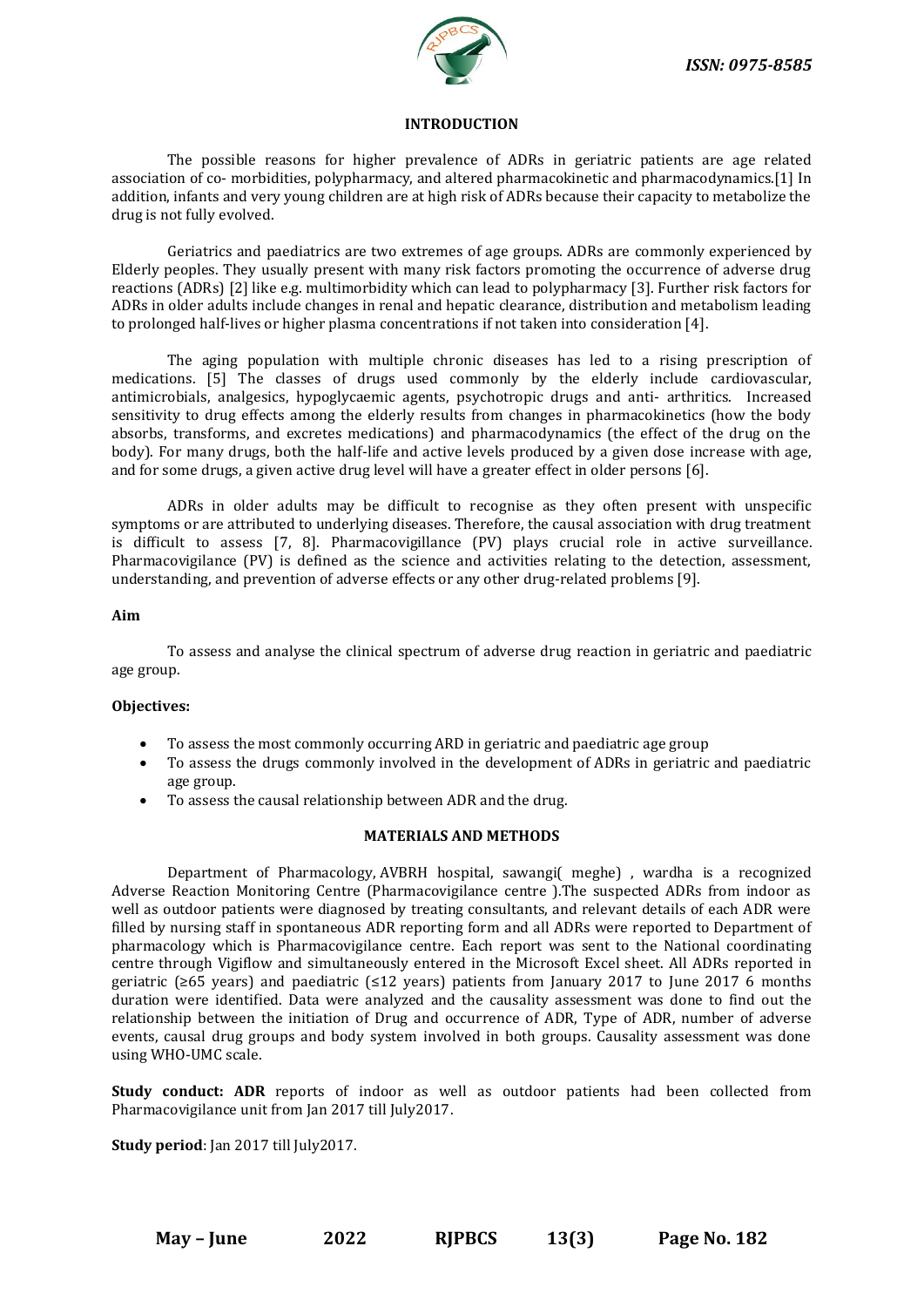

**Study population:** Indoor as well as outdoor patients at one of the tertiary care teaching hospital in central India.

# **Study design: Observational Study**

# **Statistical analysis**

Data was tabulated and data analysis has been done in consultation with statistician using the suitable tests.

#### **RESULTS AND OBSERVATIONS**

A total 56 ADRs were collected, tabulated in CDSCO forms, analyzed and assessed on WHO causality assessment scale. Out of 56 ADRs, 37 were from geriatrics and 19 ADRs from Paediatrics during study period. In Geriatrics out of 37, 26 were male and 11 were females while in Paediatrics out of 19, 13 were boys and 6 were girls. In Geriatrics the most commonly affected system was Gastrointestinal (54.05% ), followed by Skin and appendages (27.03% ),and CNS system is minimally affected ( 18.92% ) while in Paediatrics out of 19 ADRs, skin and appendages were maximally affected (47.37%)followed by GIT(26.32%) and others (21.06%) as shown in  $(2)$ 

## **Table 1: Commonly affected body system in geriatrics and paediatrics**

| Sr. No. | <b>Geriatrics</b>          | $n=37$      | <b>Paediatrics</b>      | $n = 19$     |
|---------|----------------------------|-------------|-------------------------|--------------|
|         | <b>Gastrointestinal</b>    | (54.05%)    | Skin and appendages     | (47.37%)     |
| ົ       | <b>Skin and appendages</b> | $(27.03\%)$ | <b>Gastrointestinal</b> | $(26.32\% )$ |
| ำ       | CNS                        | $(18.92\%)$ | <b>CNS</b>              | (5.27%)      |
| 4       |                            |             | <b>Others</b>           | $(21.06\%)$  |

**The most common ADR** in Geriatrics was Nausea and vomiting (9, 24.33%) followed by Dizziness (7, 18.91%), diarrhoea (6, 16.21%) and skin rash (6, 16.21%) while the most common ADR in Paediatrics was urticarial rashes (5, 26.32%) followed by, itching all over the body (3, 15.79%) and Vomiting (3, 15.79%) (Table 2)

| <b>Adverse drug Reactions</b><br>In Geriatrics | <b>Total No. Of cases</b><br>$n = 37$ | Total No. Of cases 19<br><b>Adverse drug Reactions</b><br><b>In Paediatrics</b> |   |              |
|------------------------------------------------|---------------------------------------|---------------------------------------------------------------------------------|---|--------------|
| vomiting                                       | $(24.33\%)$<br>9                      | <b>Urticarial rashes</b>                                                        | 5 | $(26.32\% )$ |
| diarrhoea                                      | $16.21\%$<br>b                        | Itching all over the body                                                       | 3 | (15.79%)     |
| <b>Metallic test</b>                           | $(13.51\%)$<br>5                      | <b>Burning sensation</b>                                                        |   | $5.27\%$     |
| dizziness                                      | $(18.91\%)$                           | vomiting                                                                        | 3 | (15.79%)     |
| Skin rash                                      | $16.21\%$<br>o                        | diarrhoea                                                                       | 2 | (10.53%)     |
| Itching over the body                          | $(10.81\%)$<br>4                      | <b>Fever</b>                                                                    | 2 | $(10.53\%)$  |
|                                                |                                       | <b>Chills and rigors</b>                                                        | 2 | $(10.53\%)$  |
|                                                |                                       | seizures                                                                        |   | $5.27\%$     |

# **Table 2: ADR pattern in Geriatrics and paediatrics**

In Geriatrics maximum ADRs were reported with antimicrobials (7, 18.91%), followed by Diuretics (6, 16.21), antihypertensives (6, 16.21), Anti diabetics (5, 13.51%), NSAIDS (5, 13.51%).But collectively Cardiovascular class of drugs had caused maximum ADRs (14, 37.84%).

In Paediatrics maximum ADRs were reported with Beta lactam antimicrobials (8, 42.11%) followed by Aminoglycosides (4, 21.06%), macrolids (3, 15.79%) and Fluoroquinolones (2, 10.53%). (Table 3).

**May – June 2022 RJPBCS 13(3) Page No. 183**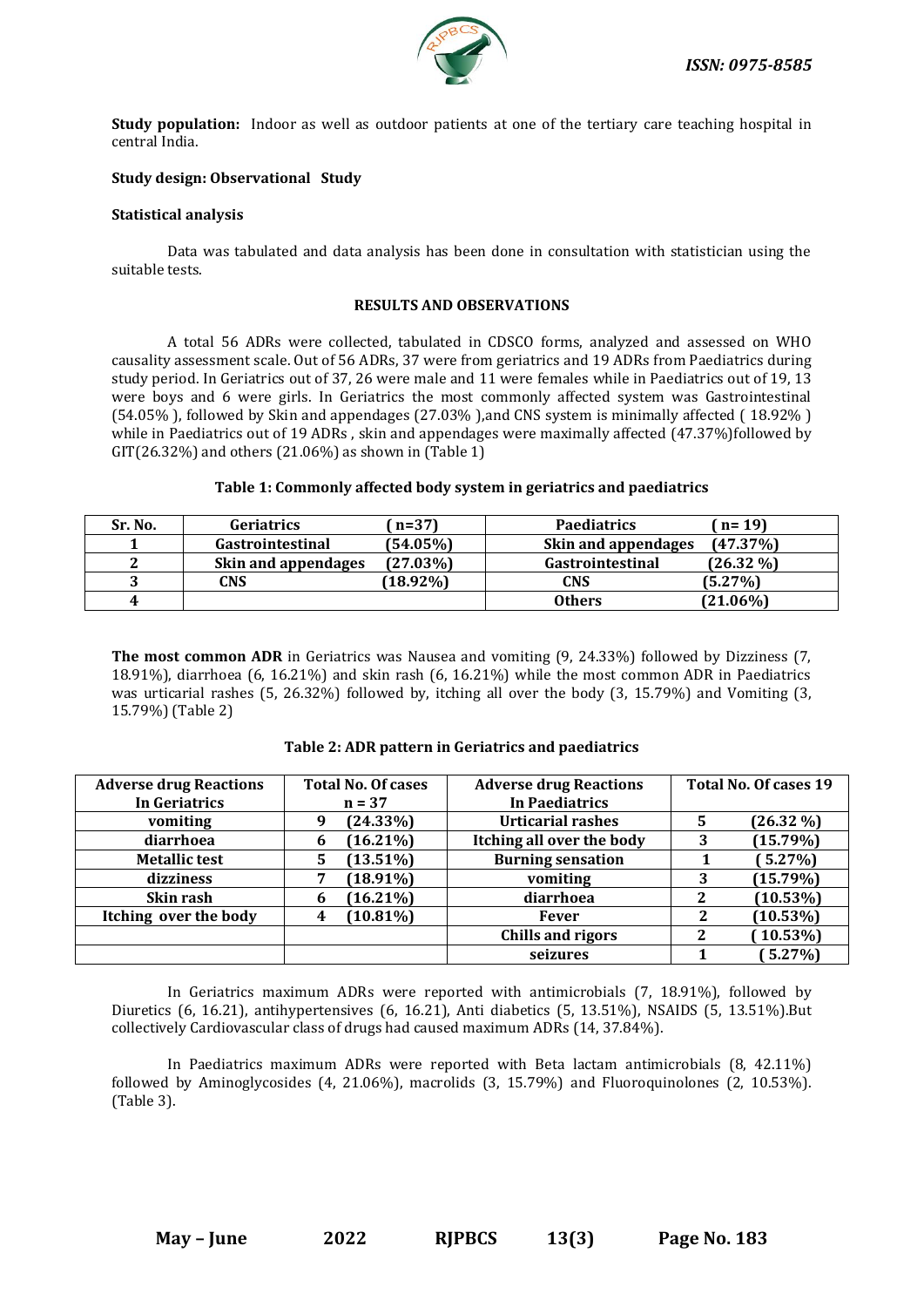

#### **Table 3: Causative Agents responsible for development of ADR in Paediatrics and Geriatrics**

|                       | <b>Paediatrics</b>   | $n=19$           | Geriatrics         | $n = 37$         |
|-----------------------|----------------------|------------------|--------------------|------------------|
| Antimicrobial         | <b>Beta lactums</b>  | $(42.11\%)$<br>8 | Antimicrobials     | $(18.91\%)$      |
| agents                |                      |                  |                    |                  |
|                       | Aminoglycosides      | $(21.06\%)$<br>4 | <b>NSAIDS</b>      | $(13.51\%)$<br>5 |
|                       | macrolides           | (15.79%)         | <b>Diuretics</b>   | $(16.21\%)$<br>6 |
|                       | fluoroquinolones     | $(10.53\%)$<br>2 | Ant diabetic drugs | $(13.51\%)$<br>5 |
|                       | <b>Antimalarials</b> | $5.27\%$         | antihypertensive   | $(16.21\%)$<br>h |
| <b>Blood products</b> |                      | $5.27\%$         | Antiarrhythmics    | $(5.50\%)$<br>2  |
|                       |                      |                  | benzodiazepines    | (10.81)<br>4     |
|                       |                      |                  | laxatives          | $(5.50\%)$<br>2  |

The assessment by WHO-UMC causality assessment scale had shown that out of 56 ADRs 24 ADRs possible, 30 ADRs probable, and 2 ADRs as certain. (Table 4).

| <b>Type of reaction</b> | <b>No. Of ADR</b> | percentage |
|-------------------------|-------------------|------------|
| probable                | 30                | 53.58%     |
| possible                | 24                | 42.85%     |
| certain                 |                   | 3.58 %     |
| unlikely                |                   |            |

# **Table 4: WHO causality Assessment n = 56**

#### **DISCUSSION**

In this study of Adverse Drug reaction, the predominance of males over females is found in geriatrics which is similar with the findings of study done by Dhar et al [10]. It was observed that the most common age group of Geriatrics is between 60 to 65 years in which ADRs had occurred. The finding was similar with the study done by Pauldurai et al [11]. In paediatrics most commonly affected age group was 5 to 10 years while Priyadarshini et al. reported more number of ADRs in 1-6 years [12].

**The most commonly affected system** in Geriatrics was gastrointestinal system followed by skin and appendages and CNS which was similar with Pauldurai et al. This might be due to maximum oral intake of medications like antimicrobial agents, antidiabetics, antihypertensive during study period. In paediatrics skin reactions were common which was similar to the study done by Priyadarshini et al. This might be due to skin reaction could be easily recognised.

**Commonly ADR causing drug** in geriatrics were cardiovascular drugs, antimicrobials and followed by NSAIDs and Antidiabetic drugs. Similar findings were given by Amin et al [13]. Findings of the Study done by Parmar et al [14] showed that antimicrobials are mainly responsible for ADR development followed by NSAIDs and ACE inhibitors and antidaibetics. Probably most frequently implicated drugs groups were cardiovascular drugs ,antimicrobials, Anti diabetic drugs because commonly associated co- morbid conditions are frequently encountered in older age for which these drugs are routinely prescribed. In paediatrics Beta lactam antimicrobials were most commonly found drugs responsible for ADRs, as Antimicrobials agents are frequently prescribed drugs in paediatric age group. Another study with similar finding was done by Mandha et al [15)] Many ADR related study has been done and many of these studies used WHO- UMC scale for causality assessment. Findings of Causality assessment in this study were similar with certain studies [11, 12].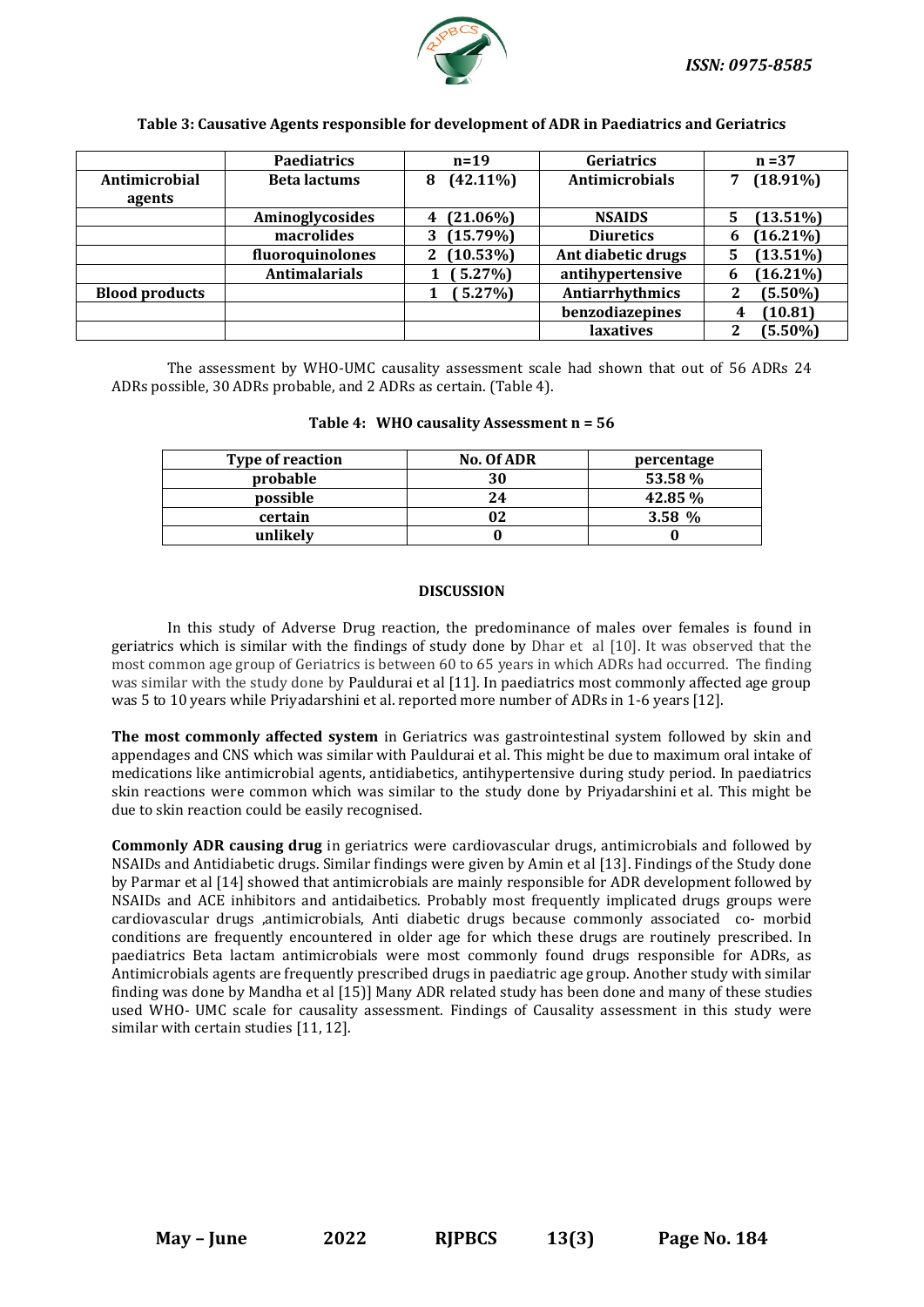



# **Graph 1: Commonly affected body system for geriatrics**

**Graph 2: Commonly affected body system for paediatrics**



**Graph 3: Adverse drug reaction in geriatrics**

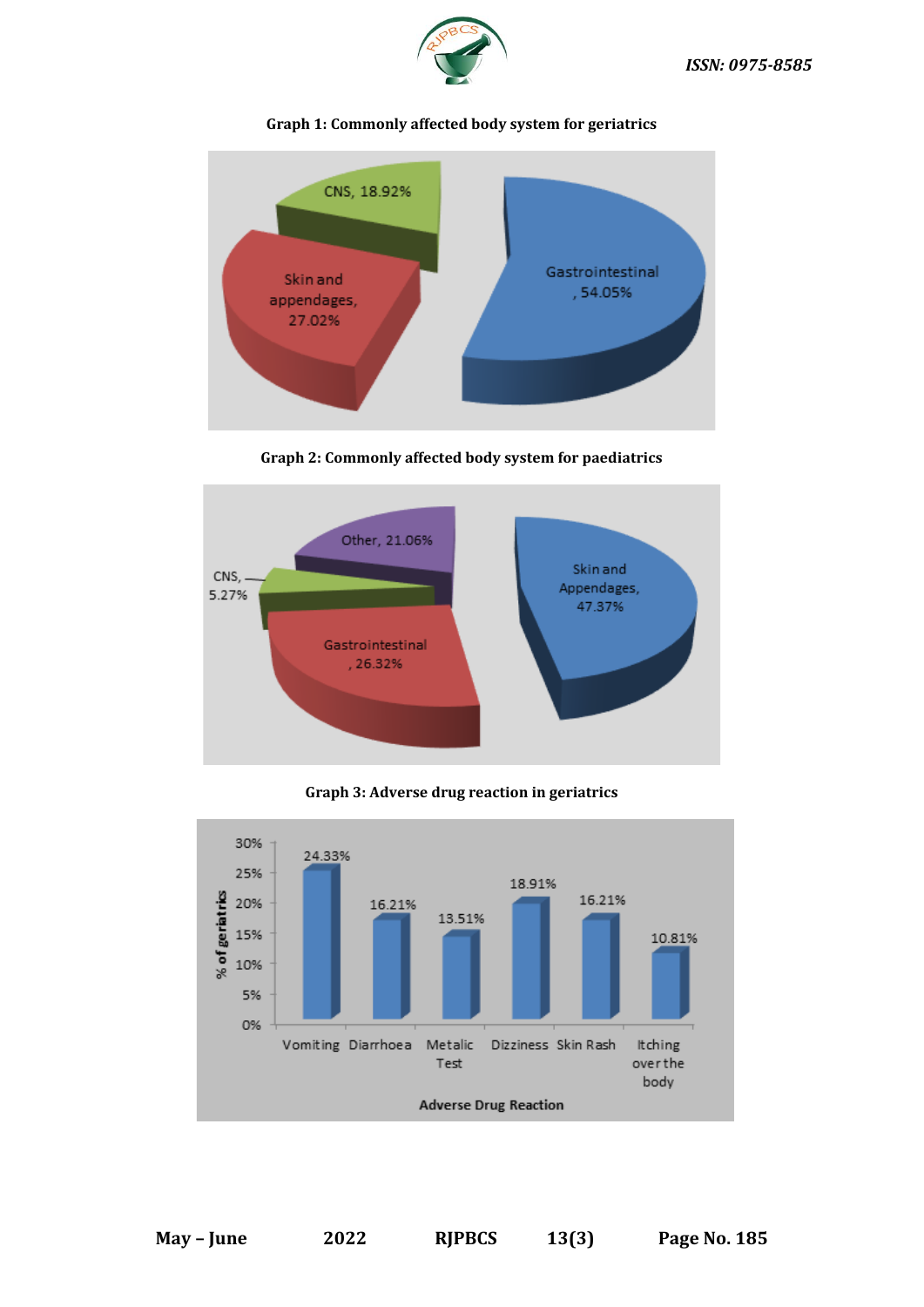



# **Graph 4:Adverse drug reaction in paediatrics**





# **Graph 6: Causative agents in geriatrics**